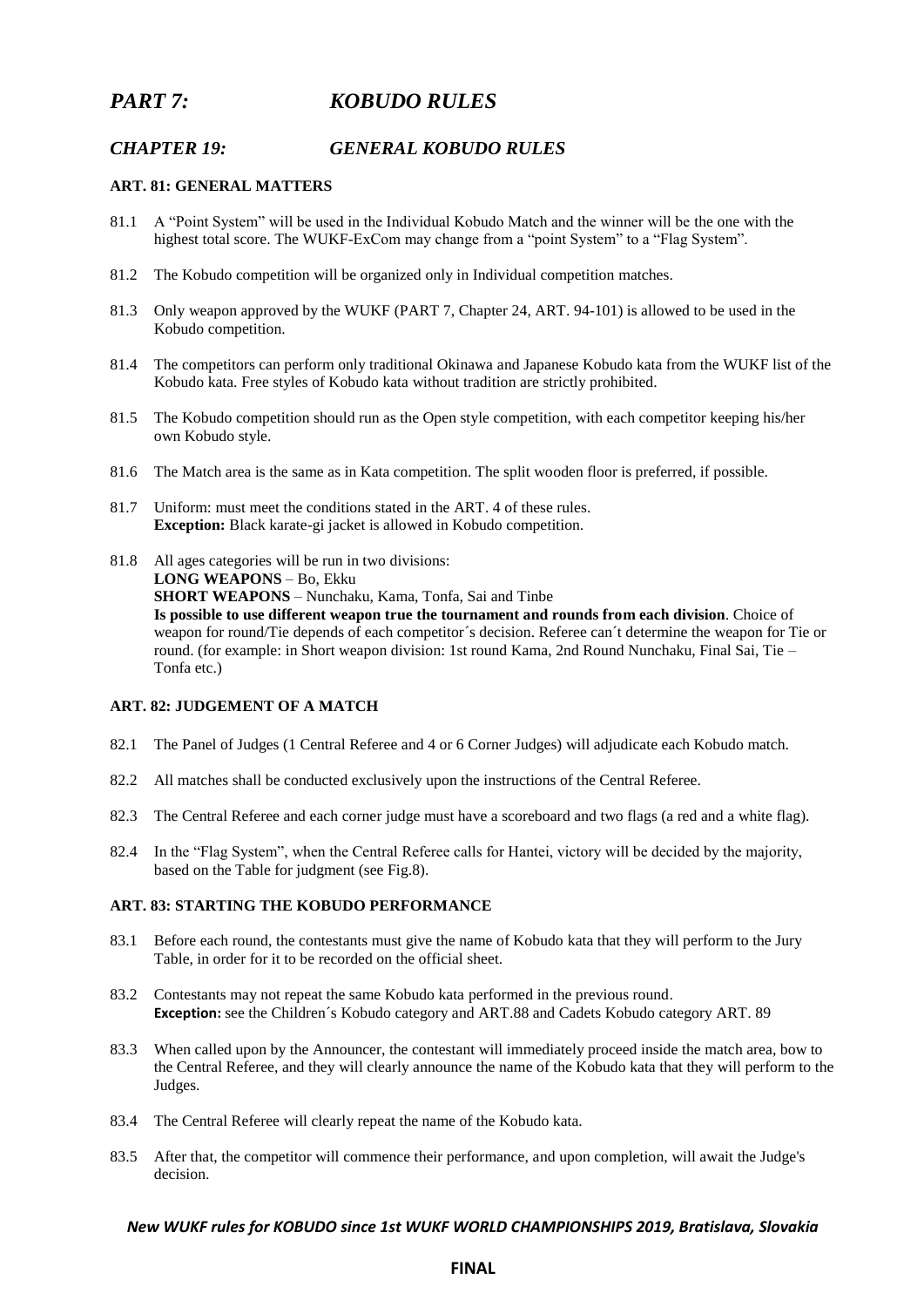## **ART. 84: ENDING THE KOBUDO KATA**

- 84.1 Upon completion of the Kata, the Central Referee shall call Hantei for the Corner Judges' decisions. Immediately and simultaneously the Central Referee and the Corner Judges will raise their Score Boards with their decisions. The Caller-Announcer shall call out the Central Referee's score and each Corner Judge's scores clearly to the Recorder.
- 84.2 The Recorder shall record the announced scores on the proper form, and calculate the final score as follows: out of five (seven) scores received, the highest and lowest shall be deleted and the remaining three (five) scores shall be totalled.
- 84.3 The Caller-Announcer shall clearly announce the total score.
- 84.4 After the announcement of the total score, the contestant will bow to the Central Referee and leave the match area.

### **ART. 85: ROUNDS**

- 85.1 The Kobudo competition will be organized **over two rounds: Round 2 and Round 3 (the Final).** In categories where **more than 16 competitor entries, it** will be organized **over three rounds: Round 1** (Score: 5.0 - 7.0), - with the **12 highest scoring** contestants going through to the Round 2.
- 85.2 If there are less than 16 entries in the first round, then Round 1 can be omitted.
- 85.3 **Second Round** (Score: 6.0 8.0): the **6 highest scores** will go through to the Final.
- 85.4 The order list of competitors in the second round will be in the same order as in the list for the first round.
- 85.5 **Third Round** (Final) (Score: 7.0 9.0): The Kobudo kata in the Final must be different from the Kobudo kata performed in the 2nd Round. **Exception**: see ART. 83.2.
- 85.6 An electronic list will establish the order in which each contestant will compete in the Final Round.

### **ART. 86: TIE**

- 86.1 In the event of a tie in the 1st or the 2nd round, to define the list of contestants for the next round, the minimum score from the remaining 3 scores (after the minimum and maximum scores were deleted) will be added to the total scores for that round. The deleted scores will not be taken into account for no other classification.
- 86.2 If, after this the tie persists, the maximum score from the remaining 3 scores is then added to the total scores for that round.
- 86.3 In the case of a continuing tie, the contestants must perform an additional and different Kobudo kata from this round. **Exception**: see ART. 83.2.
- 86.4 If there is still no winner, a decision (Hantei) must be taken by the Panel of Judges based on the last Kobudo kata performed. The Central Referee and all the Judges will use flags to determine the winner.
- 86.5 Only the original score received in Round 2 will be used to determine the winner of the competition.
- 86.6 The deleted scores will not be used to determine results in any of the rounds. Only the three (five) remaining scores will be used to determine results.

## **ART. 87: THE FINAL RESULT**

- 87.1 Only the remaining scores from the 2nd and 3rd rounds will be added together for the final result.
- 87.2 In the event of a tie, the contestants must perform an additional and different Kobudo kata which they have not performed in Final (3rd) rounds. **Exception**: see ART. 83.2.
- 87.3 If, after this, the tie persists the minimum score from the remaining 3 scores will be added to the total.

#### *New WUKF rules for KOBUDO since 1st WUKF WORLD CHAMPIONSHIPS 2019, Bratislava, Slovakia*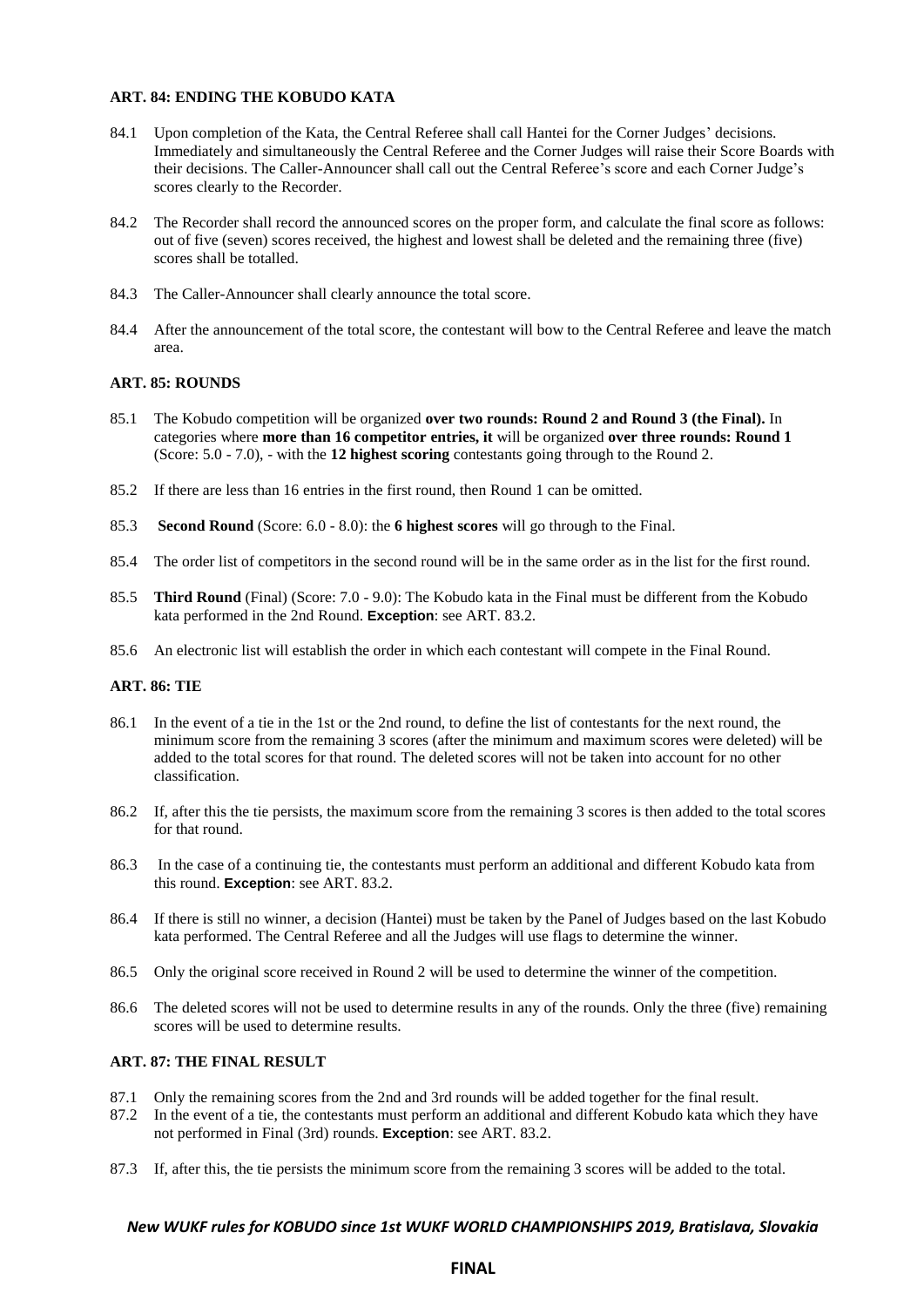- 87.4 In the case of a continuing tie, the maximum score from the remaining 3 scores will be added to the total.
- 87.5 If there is still no winner, a decision (Hantei) must be taken by the Panel of Judges (based on the last Kata performed). The Central Referee and the Judges will use flags to determine the winner.

## **CHAPTER 20: CHILDREN´S KOBUDO COMPETITION**

### **ART. 88: CATEGORIES ALLOWED IN CHILDREN'S KOBUDO COMPETITION**

- 88.1 Children´s Categories will be divided to two age´s categories: **Children AK** under 10 years old **Children BK** 11 – 13 years old
- 88.2 In the Children's Kobudo categories, all belts are in one age category.
- 88.3 In the Children's categories there will be **two divisions (LONG and SHORT) of** Kobudo competition based on ART.81.8. of these rules.
- 88.4 There are no obligatory or forbidden kata from the list for the specific rounds. Change of weapons in divisions is possible following ART.81.8. of these rules.
- 88.5 In children´s (AK and BK) categories Kobudo kata are allowed to be repeated in all rounds and tie.

# **CHAPTER 21: CADETS KOBUDO COMPETITION**

### **ART. 89: CATEGORIES ALLOWED**

- 89.1 Competitors in **CADETS Kobudo** categories will be aged **from 14 to 17 years old**. A Cadet contestant **cannot** participate in Senior Kobudo match.
- 89.2 In the Cadets kobudo category all belts are in one age category.
- 89.3 In the Cadet category there will be **two divisions (LONG and SHORT)** of Kobudo competition based on ART. 81.8. of these rules.
- 89.4 There are no obligatory or forbidden kata from the list of Kobudo kata for the specific rounds in Cadets categories. Change of weapons in divisions is possible following ART.81.8. of these rules.
- 89.5 Cadets can repeat Kobudo kata in each second round. In a Tie he/she must use the different kata of the main kata of ongoing round. Kata used in the Tie situation can be used in the next round as a main kata. (for example: in Long division – Round 2 –main kata Bo, Tie for going to Final – Ekku, Final Ekku as a main kata). It is allowed to use a different weapon of division, in case of Tie as well.

### **CHAPTER 22: SENIORS AND VETERANS KOBUDO COMPETITION**

### **ART. 90: CATEGORIES ALLOWED**

- 90.1 Competitors in **SENIOR Kobudo** categories will be aged **from 18 to 35 years old**.
- 90.2 Competitors in VETERAN´s Kobudo categories are divided to two ages groups: **Veterans AK** 36 – 50 years' old **Veterans BK** over 51 years' old
- 90.3 In the Senior and Veterans Kobudo categories all belts are in one age category.

#### *New WUKF rules for KOBUDO since 1st WUKF WORLD CHAMPIONSHIPS 2019, Bratislava, Slovakia*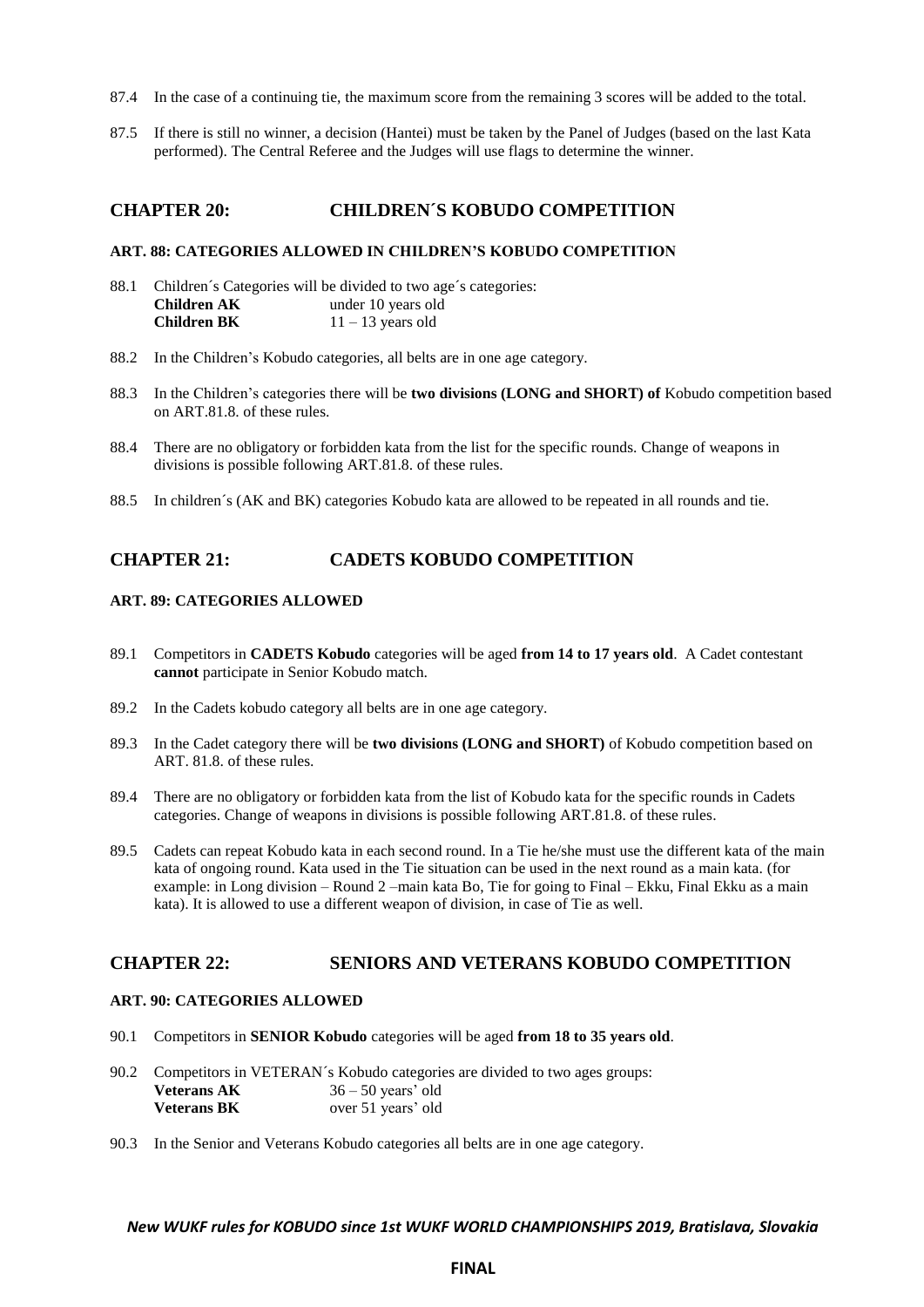- 90.4 **A Veteran** contestant has to compete ONLY in his/her category. He or she cannot compete in Senior categories.
- 90.5 In the Senior and Veteran categories there will be **two divisions (LONG and SHORT)** of Kobudo competition by on ART. 81.8. these rules.
- 90.6 There are no obligatory or forbidden kata from the list Kobudo kata for the specific rounds.
- 90.7 Seniors and Veterans are not allowed to repeat a Kobudo kata in all rounds and in the Tie situations as well. It is allowed to use a different weapon of division, in case of Tie as well.

# **CHAPTER 23: CRITERIA FOR DECISION**

## **ART. 91: GENERAL CONDITIONS**

- 91.1 In the Kobudo Match, each performance will not be deemed simply good or bad but will be judged according to the essential elements same as in the KATA category (Chapter 18) in consideration of the specific criteria according to the used weapon.
- 91.2 Correct and consistent Kihon of the style of Kobudo being demonstrated.
- 91.3 The Kobudo Kata must be performed with competence and must demonstrate a clear understanding of the traditional principles it contains. Kobudo Kata is not a dance or theatrical performance. It must adhere to the traditional values and principles. Main principles must be explained, see 91.4 of this article. It must be Budo based, realistic in fighting terms and display concentration, power, and potential impact in its techniques. It must demonstrate strength, power, and speed as well as grace, rhythm and balance.
- 91.4 In assessing the performance of a contestant the Judges will look for:
	- Realistic performance of the Kobudo Kata with correct attitude (REIGI)
	- Understanding of the application of the techniques being used (BUNKAI)
	- Good timing, rhythm, speed, and focus of power (KIME). Control of speed and rhythm
	- Correct and proper use of breathing
	- Correct focus of attention (CHAKUGAN) and concentration
	- Correct stances (DACHI) with proper tension in the legs, and feet flat on the floor. Stability and balance
	- Proper tension in the abdomen (HARA) and no bobbing up and down of the hips when moving. Control of tension and contraction.
	- Kobudo Kata sequence (EMBUSEN)
	- Correct form (KIHON) of the Weapon being demonstrated
- 91.5 The contestants must properly use the body and footwork to extend the power (energy) into the weapons.
- 91.6 The contestants must always maintain control of the weapons during the performance.

## **ART. 92: MINUS POINTS**

Points will be deducted in cases by the criteria in Minus points ART. 77 in the KATA and in follows situations:

- 92.1 In case of short term loosing of the weapons' control, the score will be decreased by  $0.1 0.3$  point.
- 92.2 In case of the contact of the weapon with the floor, the score will be decreased by  $0.1 0.3$  point.
- 92.3 In case of hitting the weapon against own (competitor's) body (especially in case of performing with BO, EKKU) in order to create acoustic effects, the score will be decreased by  $0,1 - 0,3$  point.

### **ART. 93: DISQUALIFICATION**

93.1 Specific condition is continuous control of the weapon. Fall out of the weapon during the performance of the Kobudo kata results in the Hansoku. In this case panel of referees will give the "0" score for the competitor and this result (0) will be written in to the Jury Table display notes.

### *New WUKF rules for KOBUDO since 1st WUKF WORLD CHAMPIONSHIPS 2019, Bratislava, Slovakia*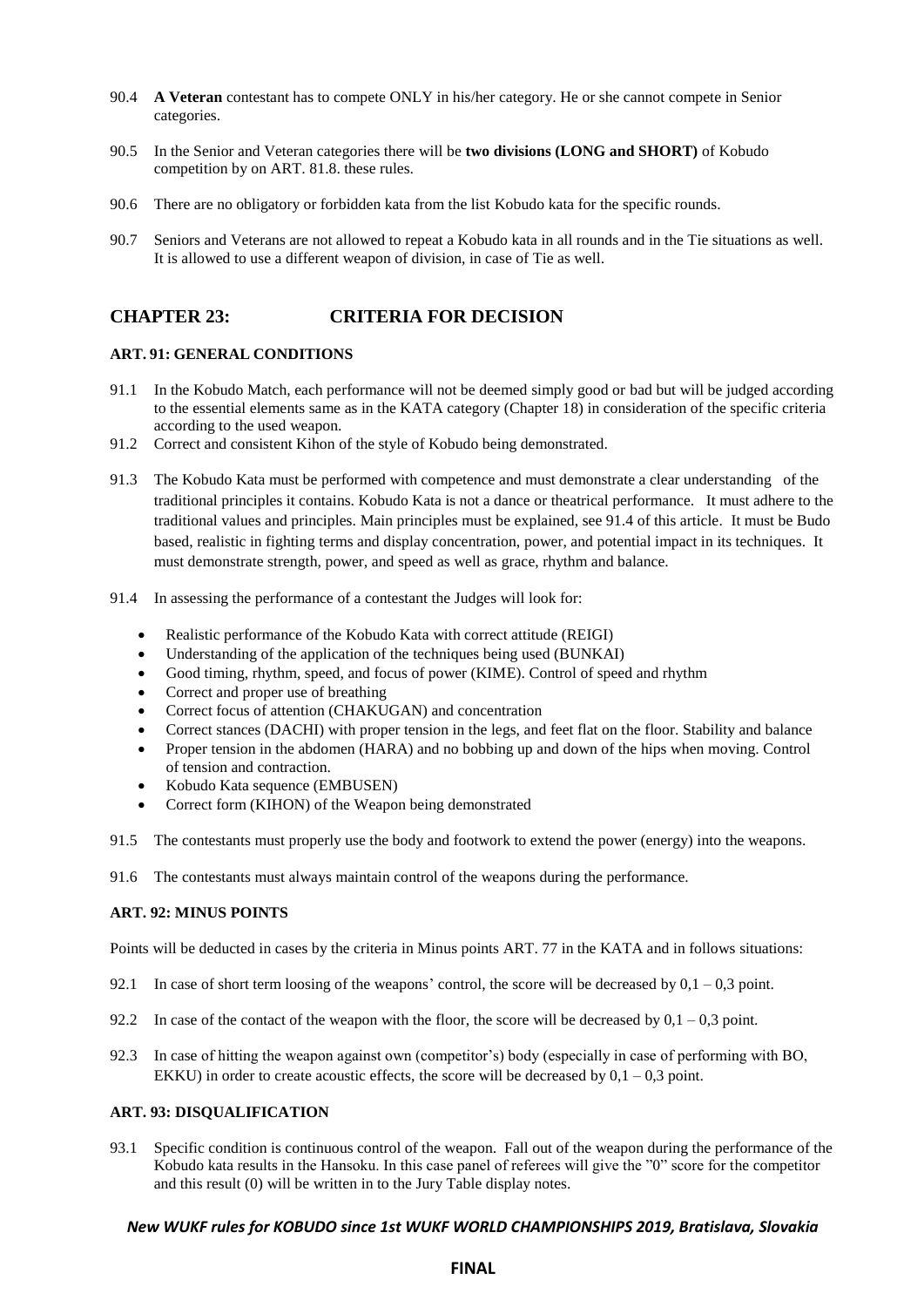- 93.2 In case of performing dangerous act, which endangers health of the Jury Table members or the other competitors, the competitor will be disqualified.
- 93.3 In case when the weapon does not follow the conditions and specifications given in Chapter 24.

# **CHAPTER 24: KOBUDO WEAPONS**

### **ART. 94: BO**

- 94.1 Bo shall be made of hardwood as oak or ebony, in round shape and without tapered ends.
- 94.2 For children and cadets, the length shall be one fist above or below of top of the competitor´s head. For seniors and veterans, the length standard is 180cm (6 feet) or can be one fist above or below the top of the competitor´s head.
- 94.3 The weight for Senior and Veteran male competitors shall be no less than 900g.
- 94.4 The weight for female Senior and Veteran competitors shall be no less than 800 g.
- 94.5 Ultra-light Bo may be disqualified from the competition upon the inspection of the referee.
- 94.6 An approved WUKF stamp/mark is required for all Bo competitors. The stamp/mark is received after the Bo passes inspection.

## **ART. 95: EKKU**

- 95.1 Ekku must be made of hardwood and have a length that shall be between: the height of competitor´s chin to the top of the competitor´s head when measured from the floor.
- 95.2 Ekku blade shall have a flat side and a rounded or bevelled side, and the blade tip should not have a sharp point.
- 95.3 The weight for Senior and Veteran male competitors shall be no less than 650 g.
- 95.4 The weight for female Senior and Veteran competitors shall be no less than 550 g.
- 95.5 Ultra-light Ekku may be disqualified from the competition upon the inspection of the referee.
- 95.6 An approved WUKF stamp/mark is required for all Ekku competitors. The stamp/mark is received after the Ekku passes inspection.

## **ART. 96: NUNCHAKU**

- 96.1 Nunchaku consisting of two hardwood sticks joined together by a chain, rope, or thong. The length of each piece should be as long as forearm when held in a high grip near the top of the shaft. Both ends are equal length and can to be rounded or an octagonal. **Exceptional**: For category Children AK nunchaku can be made from nylon or aluminium.
- 96.2 In tournament for kata competitors use only one nunchaku. Kata with two (pair) are not allowed.
- 96.3 Sansetsukon are not allowed in tournament. Lighting effects are prohibited in tournament.

#### **ART. 97: TONFA (pair)**

- 97.1 TONFA must be entirely made of hardwood with a minimum length, when grasped by the handles, to reach the end of the competitor's elbow.
- 97.2 Two TONFA are used in KOBUDO competition.

#### *New WUKF rules for KOBUDO since 1st WUKF WORLD CHAMPIONSHIPS 2019, Bratislava, Slovakia*